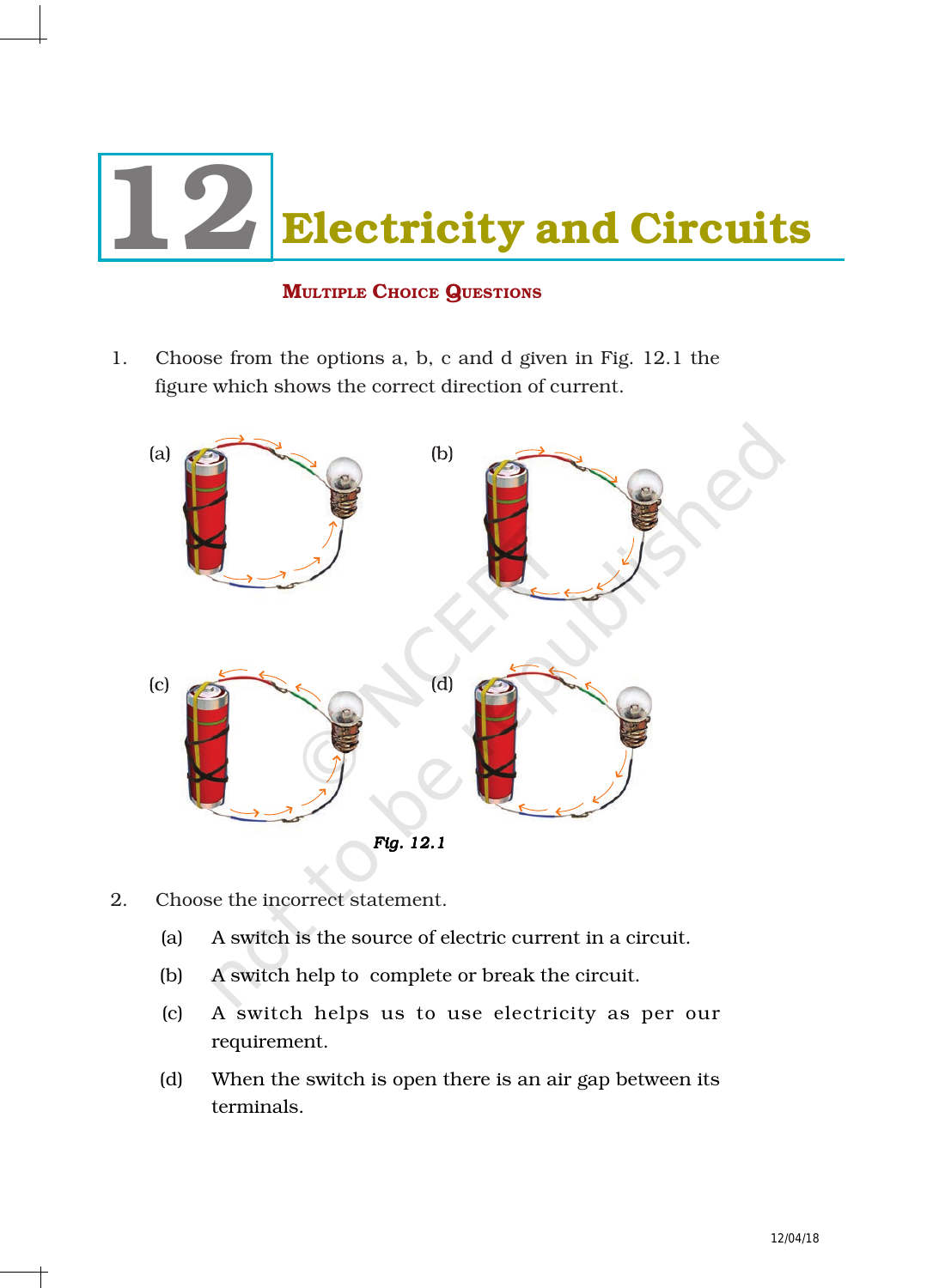- 3. In an electric bulb, light is produced due to the glowing of
	- (a) the glass case of the bulb.
	- (b) the thin filament.
	- (c) the thick wires supporting the filament.
	- (d) gases inside glass case of the bulb.
- 4. In the following arrangement shown in Fig. 12.2, the bulb will not glow if the ends A and B are connected with



- (a) A steel spoon
- (b) A metal clip
- (c) A plastic clip
- (d) A copper wire
- 5. In the circuit shown in Fig. 12.3, when the switch is moved to 'ON' position,



*Fig. 12.3 12.3Fig. 12.3*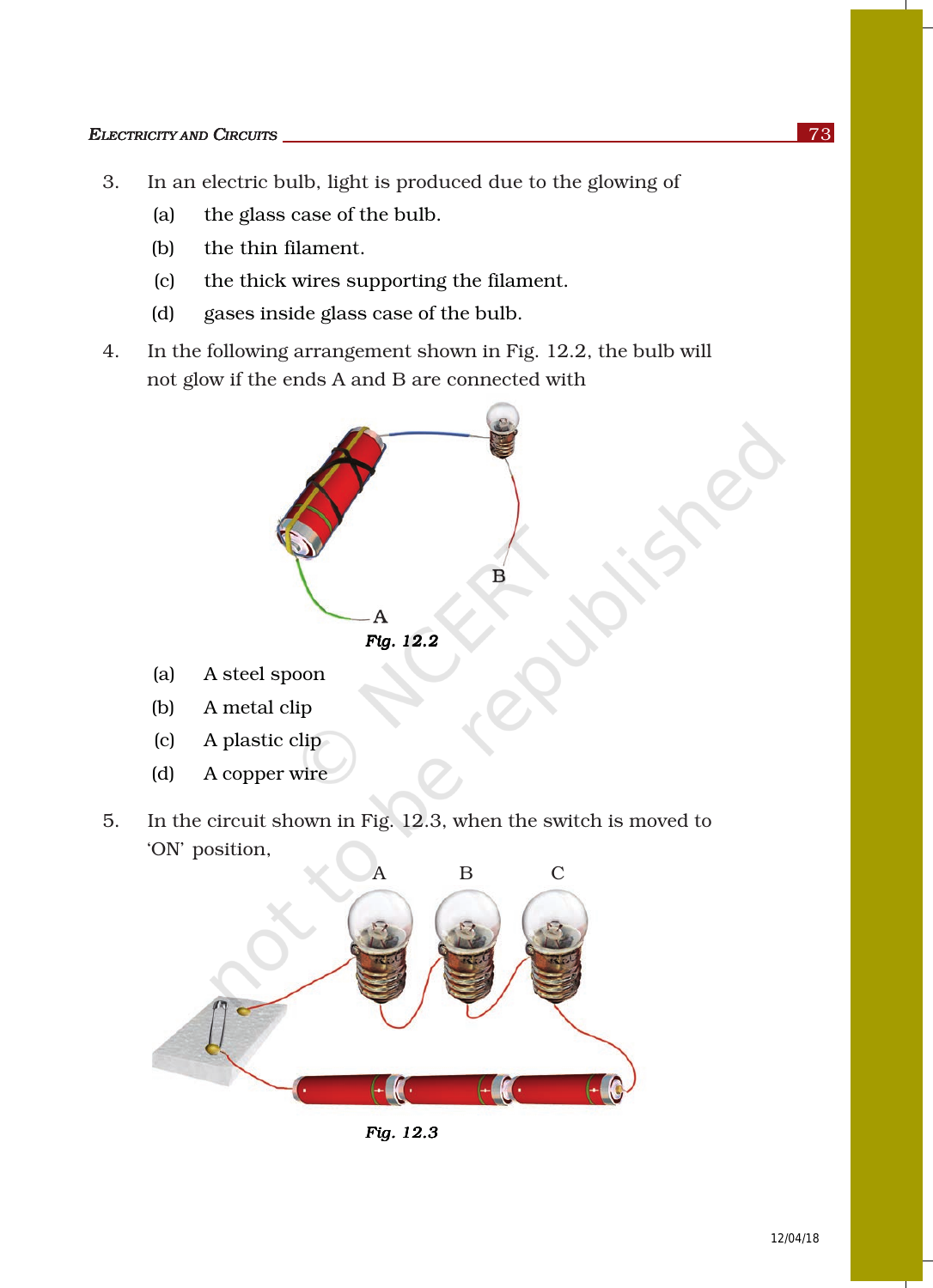- (a) the bulb A will glow first.
- (b) the bulb B will glow first.
- (c) the bulb C will glow first.
- (d) all bulbs will glow together.
- 6. Filament of a torch bulb is
	- (a) a metal case.
	- (b) metal tip at the centre of the base.
	- (c) two thick wires.
	- (d) a thin wire.
- 7. Paheli is running short of connecting wires. To complete an electric circuit, she may use a
	- (a) glass bangle.
	- (b) thick thread.
	- (c) rubber pipe.
	- (d) steel spoon.

## VERY SHORT ANSWER QUESTIONS

8. In which of the following circuits A, B and C given in Fig. 12.4, the cell will be used up very rapidly?

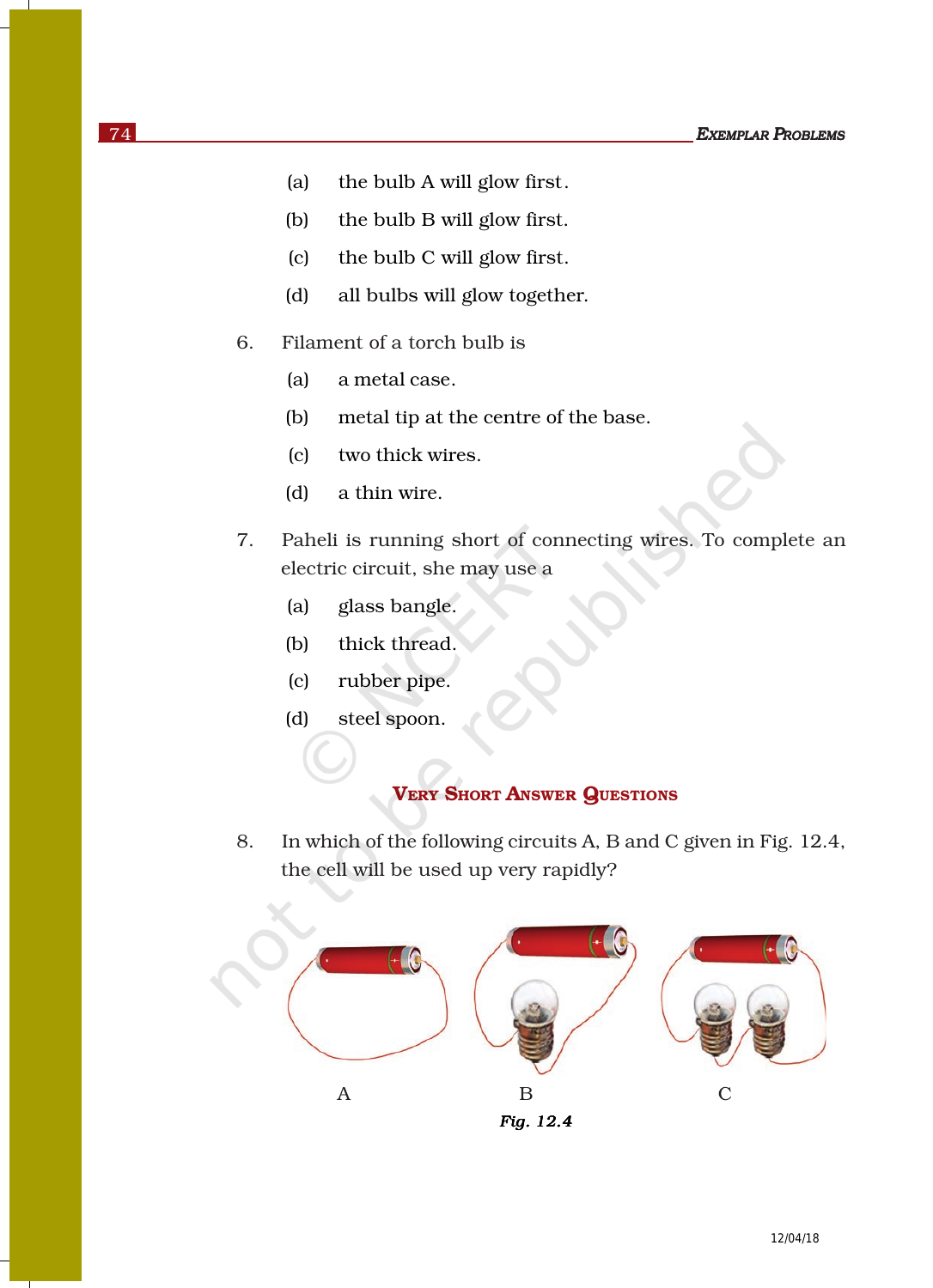9. Fig. 12.5 shows a bulb with its different parts marked as 1, 2, 3, 4 and 5. Which of them label the terminals of the bulb?



*Fig. 12.5 Fig. 12.5Fig.* 

## **SHORT ANSWER QUESTIONS**

- 10. You are provided with a bulb, a cell, a switch and some connecting wires. Draw a diagram to show the connections between them to make the bulb glow.
- 11. Will the bulb glow in the circuit shown in Fig. 12.6? Explain.



*Fig. 12.6 Fig. 12.6Fig.* 

12. An electric bulb is connected to a cell through a switch as shown in Fig. 12.7. When the switch is brought in 'ON' position, the bulb does not glow. What could be the possible reason/s for it? Mention any two of them.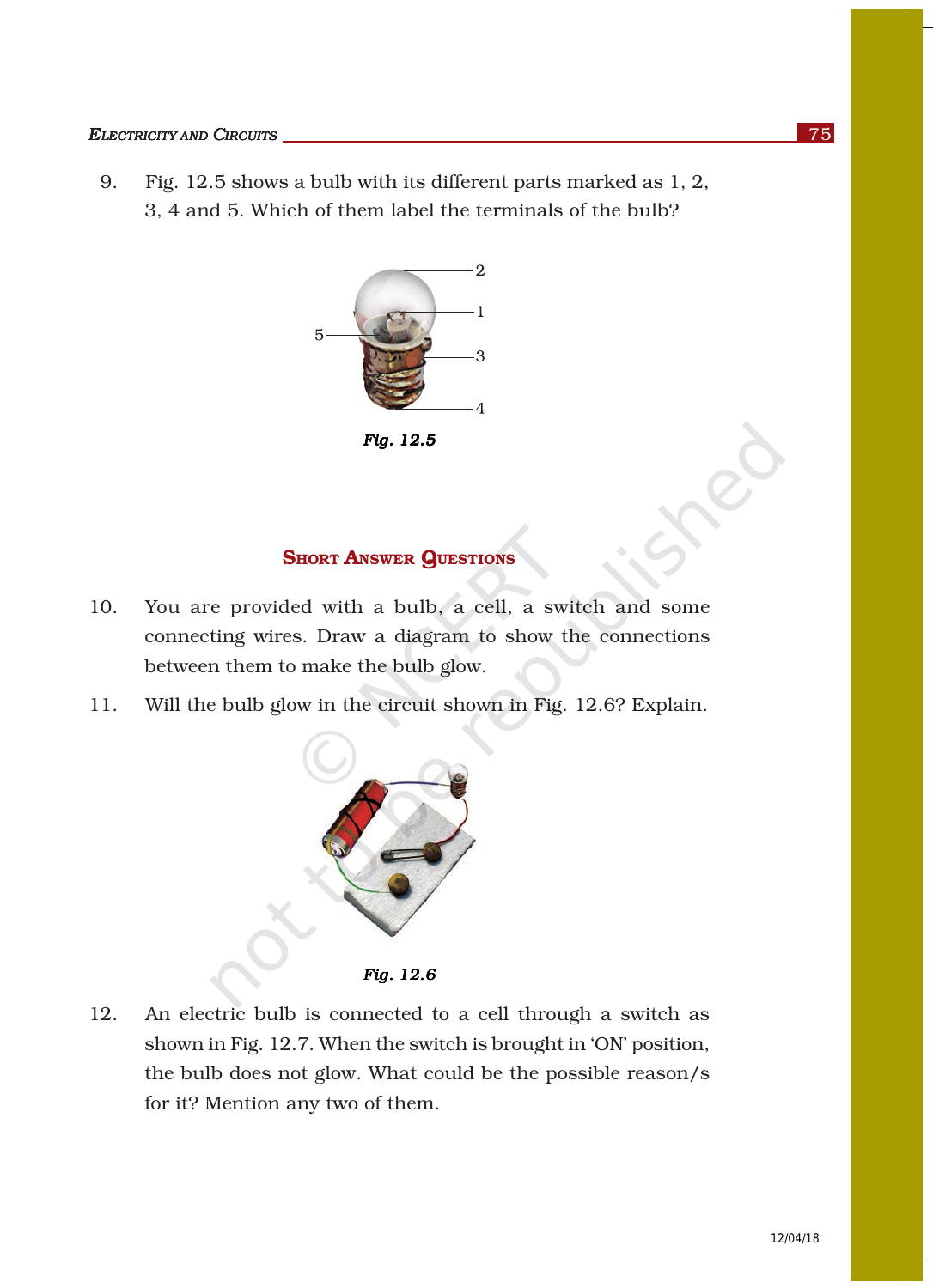

*Fig. 12.7* 

- 13. A torch requires 3 cells. Show the arrangement of the cells, with a diagram, inside the torch so that the bulb glows.
- 14. When the chemicals in the electric cell are used up, the electric cell stops producing electricity. The electric cell is then replaced with a new one. In case of rechargeable batteries (such as the type used in mobile phones, camera and inverters), they are used again and again. How?
- 15. Paheli connected two bulbs to a cell as shown in Fig. 12.8.



*Fig. 12.8* 

She found that filament of bulb B is broken. Will the bulb A glow in this circuit? Give reason.

- 16. Why do bulbs have two terminals?
- 17. Which of the following arrangement A, B, C and D given in Fig. 12.9 should not be set up? Explain, why.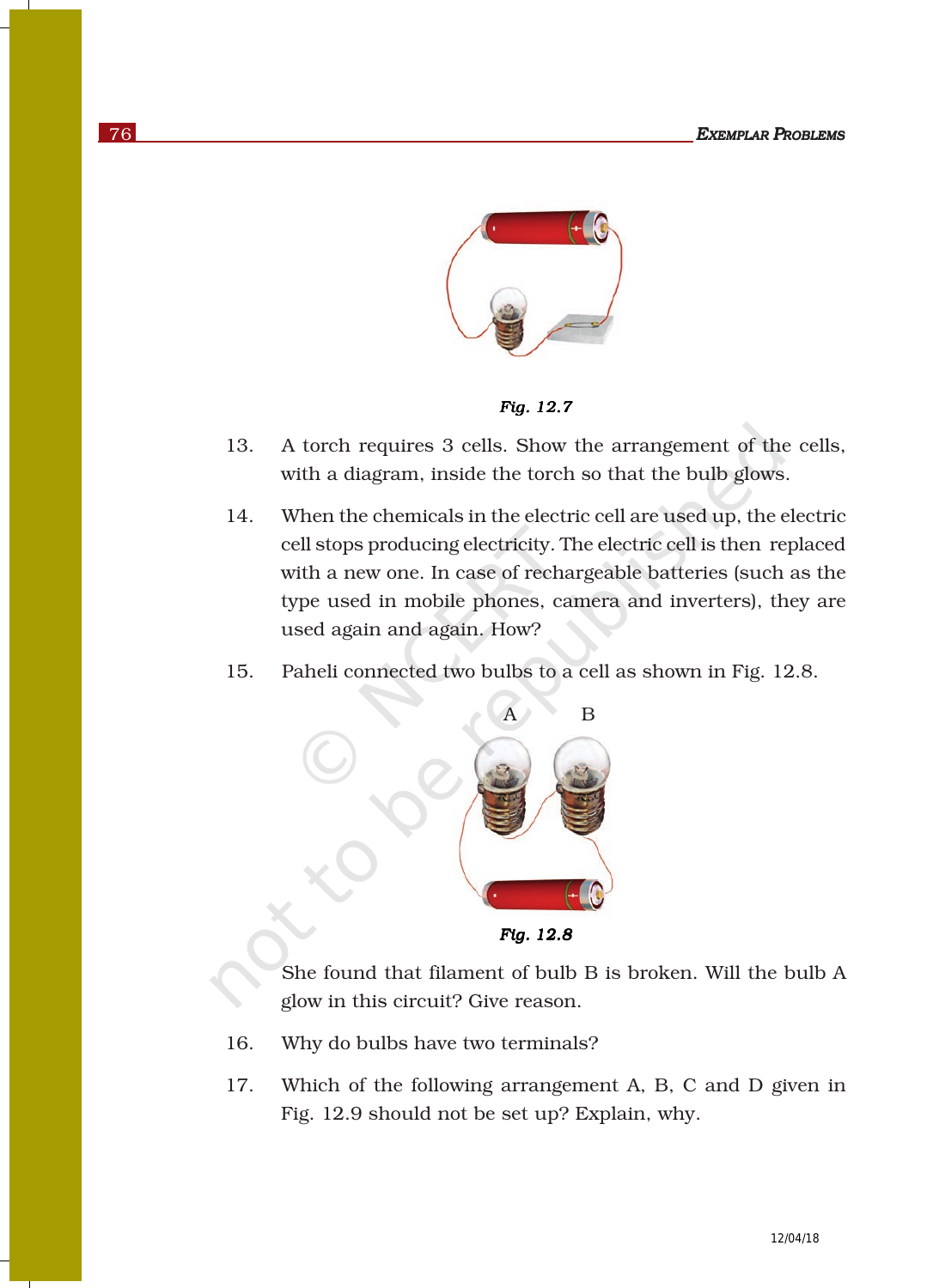



<sup>18.</sup> A fused bulb does not glow. Why?

19. Paheli wanted to glow a torch bulb using a cell. She could not get connecting wires, instead, she got two strips of aluminium foil. Will she succeed? Explain, how?

## LONG ANSWER QUESTIONS

- 20. Boojho has a cell and a single piece of connecting wire. Without cutting the wire in two, will he be able to make the bulb glow? Explain with the help of a circuit diagram.
- 21. Fig. 12.10 A and B, show a bulb connected to a cell in two different ways.